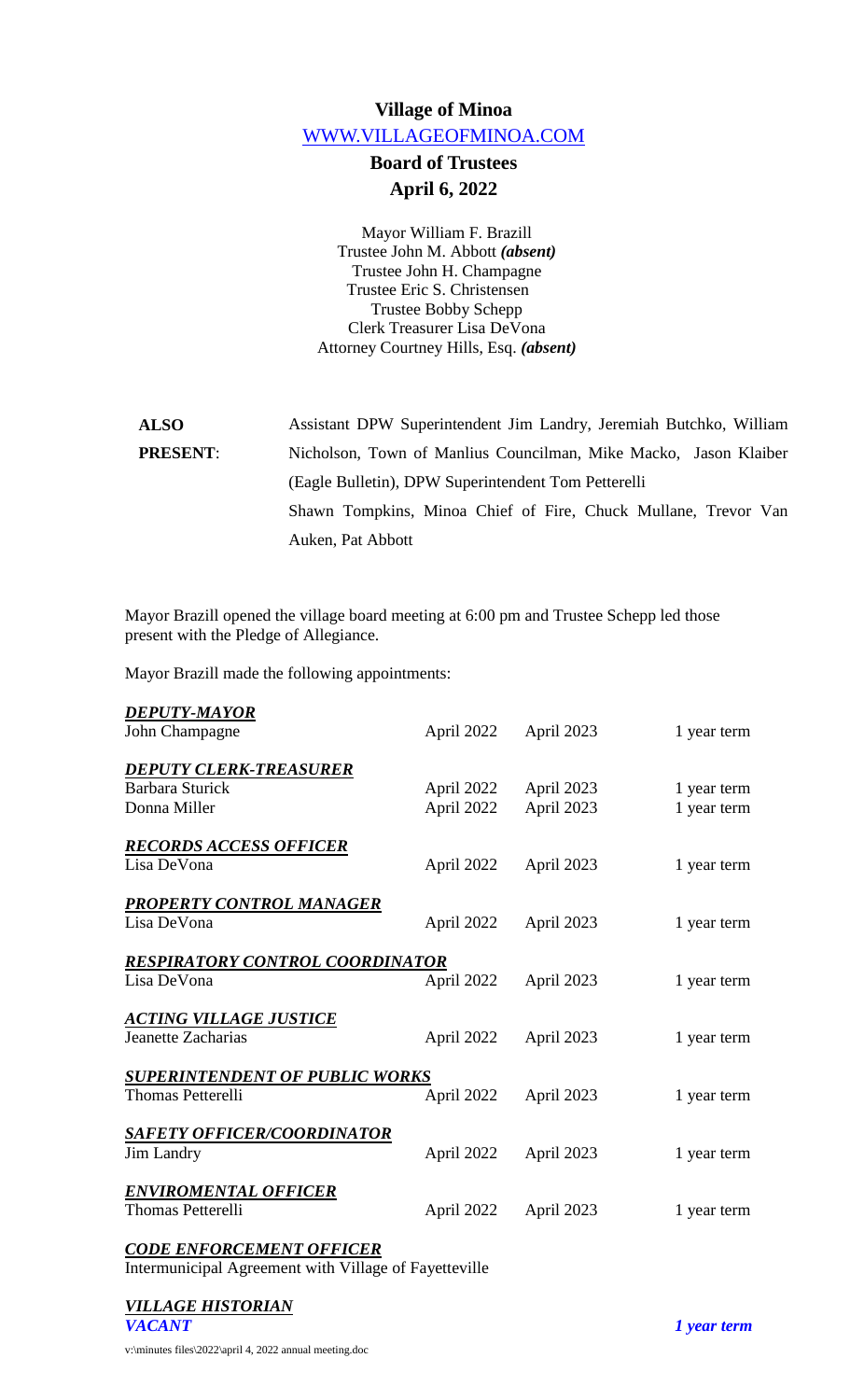| <b>INFECTION CONTROL OFFICER</b><br><b>VACANT</b>                                     |                                        |                                        | 1 year term                |
|---------------------------------------------------------------------------------------|----------------------------------------|----------------------------------------|----------------------------|
| <b>VILLAGE ENGINEER</b><br>Alex Wisniewski<br><b>LJR</b> Engineering                  | April 2022                             | April 2023                             | 1 year term                |
| <b>ATTORNEY</b><br>Courtney M. Hills<br>Courtney M. Hills Law Firm                    | April 2022                             | April 2023                             | 1 year term                |
| <b>STORMWATER MANAGEMENT OFFICER</b><br><b>Thomas Petterelli</b>                      | April 2022                             | April 2023                             | 1 year term                |
| <u>ZONING BOARD OF APPEALS</u>                                                        |                                        |                                        |                            |
| Jeremiah Butchko<br>Barbara Sturick, Secretary                                        | April 2022<br>April 2022               | April 2027<br>April 2023               | 5 year term<br>1 year term |
| <b>PLANNING BOARD</b>                                                                 |                                        |                                        |                            |
| Dan DeLucia, Chairman<br>Barbara Sturick, Secretary                                   | April 2022<br>April 2022               | April 2027<br>April 2023               | 5 year term<br>1 year term |
| <b>OFFICIAL NEWSPAPER</b><br><b>Syracuse Post Standard</b><br>Eagle Bulletin          | April 2022<br>April 2022               | April 2023<br>April 2023               | 1 year term<br>1 year term |
| <b>OFFICIAL DEPOSITORIES</b><br>JP Morgan Chase<br>Solvay Bank<br><b>MBIA NYCLASS</b> | April 2022<br>April 2022<br>April 2022 | April 2023<br>April 2023<br>April 2023 |                            |

#### *MOTION:*

Trustee Christensen made a motion, seconded by Trustee Champagne to accept the appointments as read aloud by the Mayor Brazill. All in favor, motion carried.

Mayor Brazill made the following liaison appointments:

## *LIAISON APPOINTMENTS*

| <b>Mayor Brazill</b>     | Court<br>T/Manlius Chamber of Commerce<br>Clerk's Office<br><b>Public Relations</b>                                                                                                                             |
|--------------------------|-----------------------------------------------------------------------------------------------------------------------------------------------------------------------------------------------------------------|
| <b>Trustee Abbott</b>    | Wastewater Treatment Plant / CERF<br>Golden Age/Library<br><b>Business Community</b><br><b>Town of Manlius Historical Society</b>                                                                               |
| <b>Trustee Champagne</b> | Mechanic<br>Department of Public Works (parks, buildings, grounds)<br><b>Critical Response Committee</b><br><b>NIMS</b> Compliance Officer<br>Code Enforcement<br>Security System – Camera<br>Employee Handbook |
|                          | <i>Trustee Christensen</i> Wastewater Treatment Plant / CERF<br>Minoa Historical Association<br>Celebrations (all events)                                                                                       |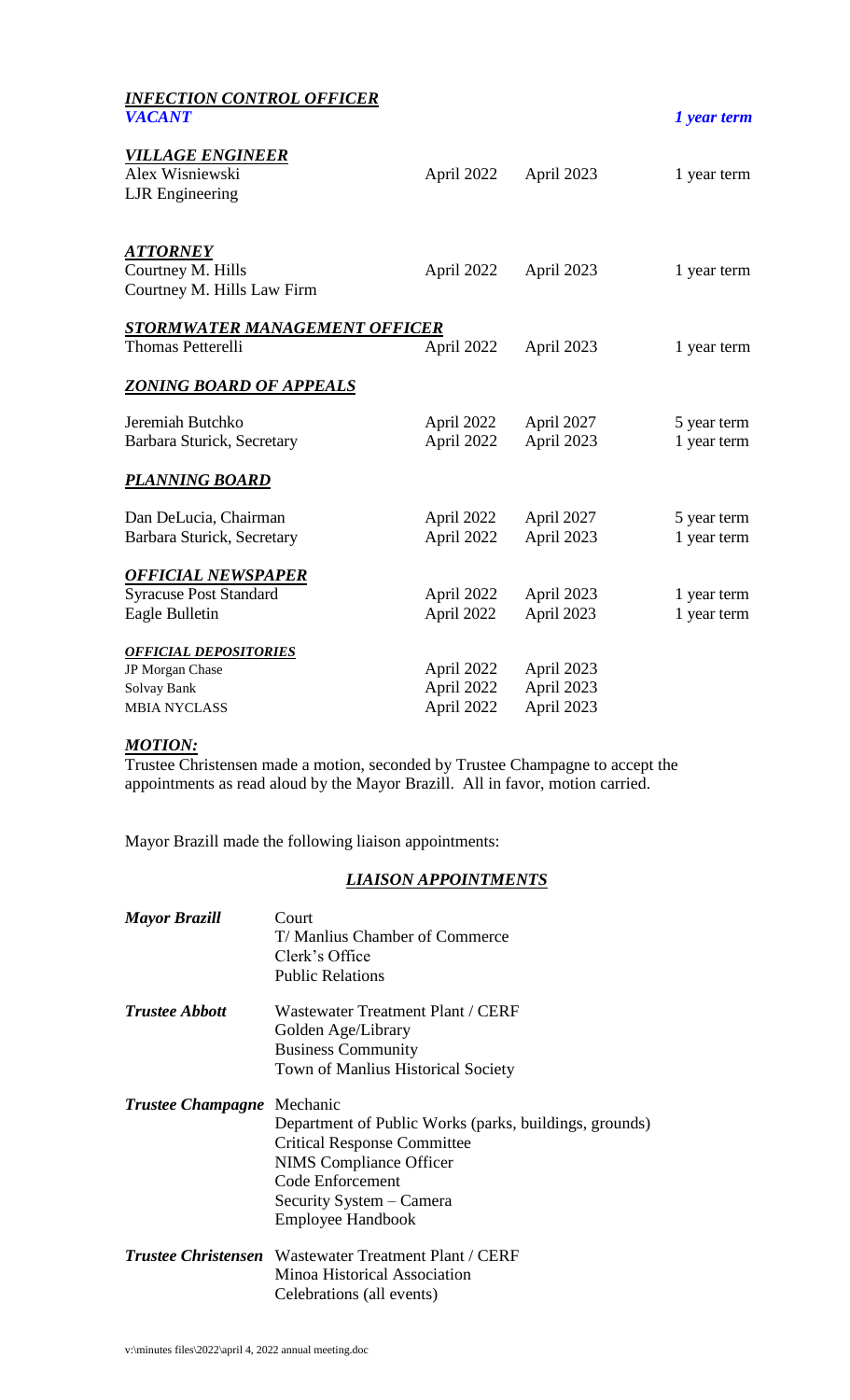#### *Trustee Schepp* Minoa Farms ESM Youth Sports Fire/EMS Commissioner Police Committee

 Each Trustee is the Emergency Disaster Preparedness Planner for his department and each Trustee is responsible to see that the Right-To-Know, OSHA, and any other environmental laws that might pertain to their assigned departments are met. The DPW Superintendent will interact with Trustee Champagne as Emergency Disaster Preparedness Coordinator.

**MOTION MADE BY:** Trustee Schepp **SECONDED BY:** Trustee Champagne All in favor; motion carried.

> **Policy Against Discrimination and Harassment Policy** as amended November 5, 2018 remain in effect with the following: Clerk/Treasurer and Mayor as the Compliance Officers; *BE IT FURTHER RESOLVED*: that this Policy shall be distributed at the beginning of each year and copies of the Policy and Complaint Form shall be maintained in each department of the village as well as the Employee Handbook.

**MOTION MADE BY:** Trustee Christensen **SECONDED BY**: Trustee Schepp All in favor; motion carried.

 **Workplace Violence Prevention Policy** adopted 3/21/2011 remain in effect with the following: Clerk/Treasurer, Mayor, and one Trustee (namely, Trustee Champagne) as the Review Board for the Workplace Violence Prevention Policy and Thomas Petterelli as the Investigative Officer*; BE IT FURTHER RESOLVED*: that a posting be made at each Village location listing the names of the individuals sitting on the Review Board and that of the Investigative Officer

**MOTION MADE BY:** Trustee Champagne **SECONDED BY**: Trustee Schepp All in favor; motion carried*.*

Mayor Brazill acknowledged and read aloud the following:

- 1. The Village Board Meeting shall be held on the first and third Monday of every month at 6:30 p.m. and will be held at the Municipal Building in the Village Board Room.
- 2. The Planning Board and Zoning Board of Appeals Meeting shall be held on the second Thursday of every month, as needed, at 7:00 p.m. and will be held at the Municipal Building in the Village Board Room as needed.
- 3. That the Surety Bond on the Village Clerk-Treasurer, Deputy Clerks-Treasurers, Village Justices, and all other Village employees be obtained in the amount of \$50,000 each.
- 4. That if a state of emergency is declared by Mayor Brazill, all Trustees and personnel would be directed to take action as laid out in the Emergency Disaster Preparedness Plan already in place. In the event of any other emergency, we would use communication facilities such as the reverse 911 System as applicable, the Village of Minoa website, and local radio and television stations to notify Village of Minoa residents.
- 5. That the Village Board will, whenever necessary, authorize transfer of funds from one budgetary account to another.
- 6. That the District Attorney's authorization dated 6/11/2012 for village attorney, to appear in Minoa Justice Court on behalf of District Attorney for limited purpose of prosecuting matters involving municipal code violations (Van Sickle letter).
- 7. That the Sergeant-of-Arms be Michael Macko, Kenneth Caskinett, Michael McGraw and/or Town of Manlius Police Officer who is on duty at the time of the Village Board Meetings.
- 8. That mileage allowance for Village officials while on Village business shall be the same as the IRS allowance at the time.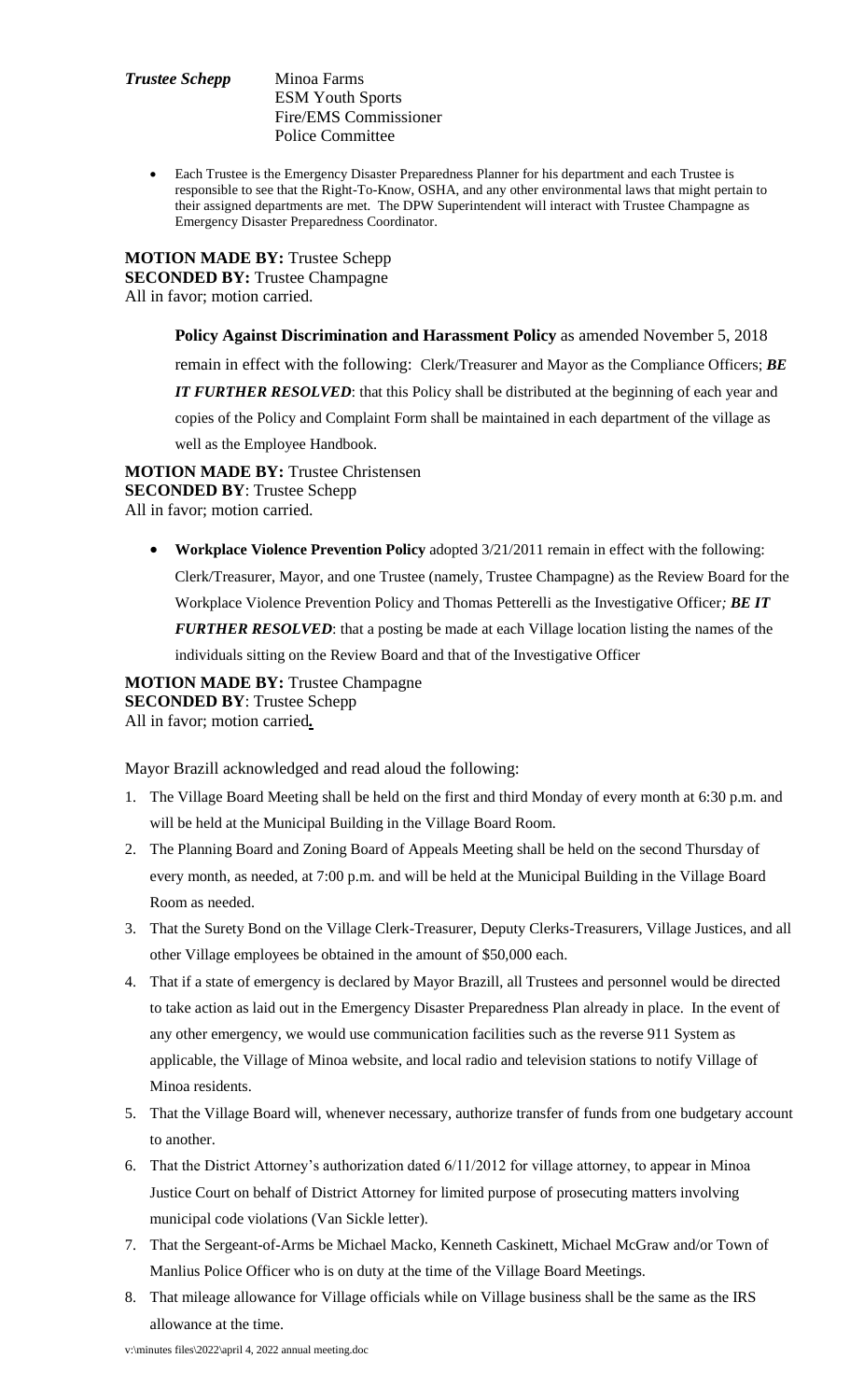- 9. The procedure for calling Special Meetings shall be: the Mayor will notify the Village Clerk-Treasurer who will then notify the Trustees, the newspapers, and post a notice of such meeting in a public place; namely, the Minoa Post Office, 115 N. Main Street, Spill the Tea, 208 N. Main Street, Sunshine Mart, 91 Hulbert Street, Room to Improve, 359 S. Main Street, Parkway Pizza, 332 Costello Pkwy, Trappers II, 101 N. Main Street, Scotty's Automotive, 520 N. Main Street.
- 10. That Mayor Brazill shall be the Purchasing Officer and that the Village Treasurer is authorized to sign all purchase orders on behalf of the Mayor, and the Mayor, at his discretion, shall authorize all purchases over \$100.00.
- 11. That the following signatures be on the bank signature cards on file at the bank: William F. Brazill, Mayor; John H. Champagne, Trustee; Lisa L. DeVona, Treasurer. The Mayor and Treasurer will sign all checks. In the absence of one, either remaining two will sign.
- 12. That Onondaga County prints the Village Tax Bills.
- 13. Use of Community Rooms and Use of Community Sign in Lewis Park Policy per Village Board resolution 10/17/2005 remain in place.
- 14. That the Village Clerk-Treasurer be designated by the Mayor as the Licensing Officer for the Village of Minoa per written designation dated April 5, 2004.
- 15. That the **Procurement Policy** for the Village of Minoa as adopted on January 7, 1992 and amended on April 7, 2008 and March 21, 2011 remains in effect.
- 16. That the **Investment Policy** for the Village of Minoa as adopted on April 5, 1994 and amended on September 19, 1995 remains in effect.
- 17. That the Fee Schedule dated April 1, 2002 and last amended 4/7/09 be revised as of April 6, 2015 and new fee schedule be effective January 9, 2017.
- 20. That the term of licensing for private haulers doing business within the Village of Minoa be from June  $1 - May 31$ .
- 21. That the Time Capsule located by the monument in the southeast corner at Lewis Park shall be opened in 2044.
- 22. That the Time Capsule buried October 2019 located in front of the Municipal Building (side of Main Entrance) shall be opened in 2044.
- **23.** That the 2023 Annual Organizational Meeting be held on **Monday, April 3, 2023** beginning at **6:00pm.**

**MOTION MADE BY:** Trustee Christensen **SECONDED BY:** Trustee Schepp All in favor; motion carried.

| <b>PUBLIC HEARING</b>         | <b>2022-2023 TENTATIVE BUDGET</b>                                              |
|-------------------------------|--------------------------------------------------------------------------------|
| 2022-2023<br><b>TENTATIVE</b> | Trustee Champagne made a motion, seconded by Trustee Schepp to waive           |
| <b>BUDGET</b>                 | reading of legal notice and open public hearing. All in favor; motion carried. |
|                               | Mayor Brazill opened the public hearing at 6:15pm.                             |
|                               | Mayor Brazill reviewed the 2022-2023 Tentative Budget:                         |
|                               | <b>SEWER FUND:</b>                                                             |
|                               | sewer rent $$330/year - $20.00$ increase (\$165.00/billing)<br>$\bullet$       |

- ESM Sewer Agreement 20% increase \$150,885.60 (3 year agreement)
- 3% salary increase
- ARPA funding \$175,127.67
- Sewer Administration  $-57.68\%$  increase  $-$  Engineering/Legal for plant reconstruction project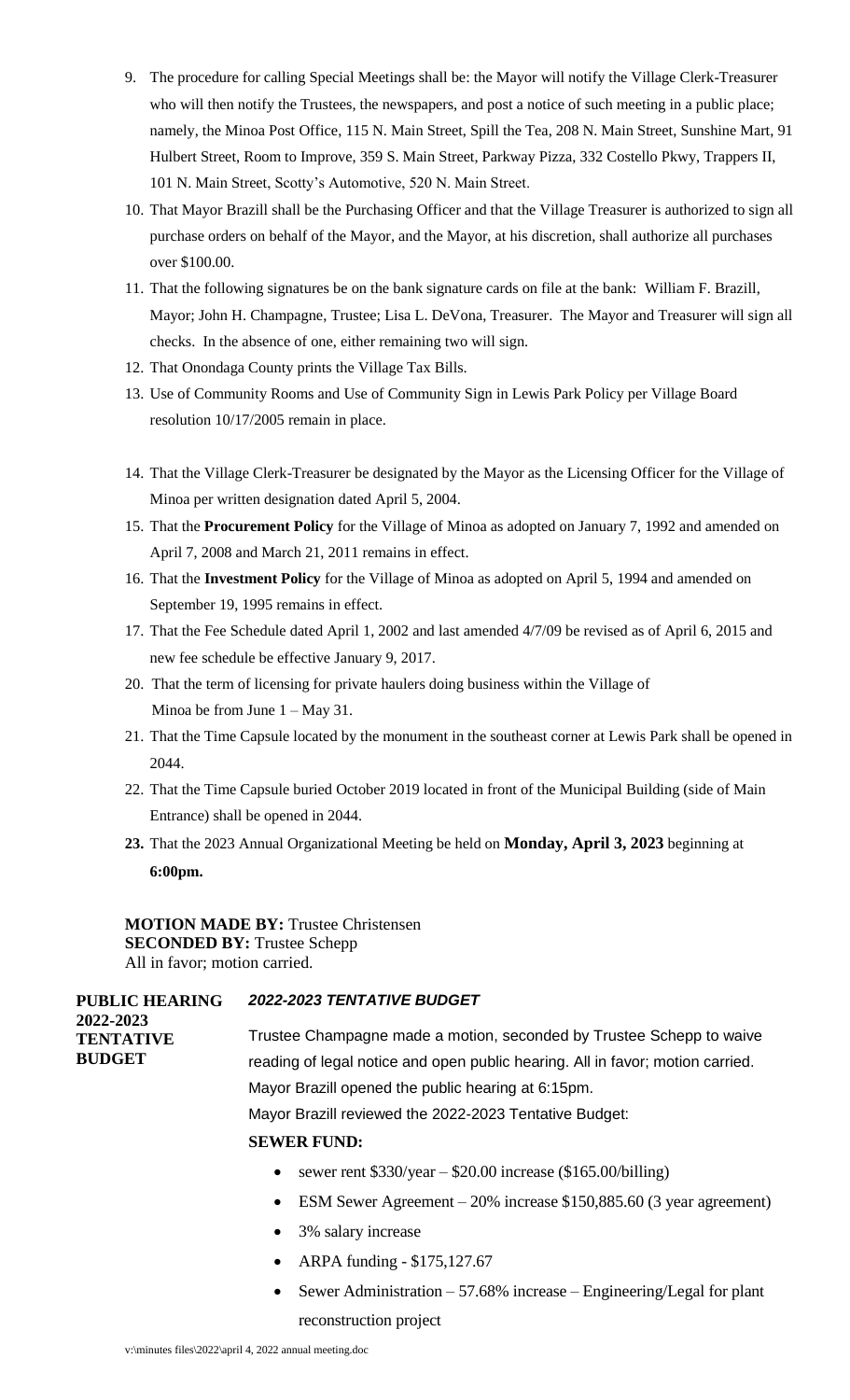- Anticipated Revenue \$869,363.27 (35.11% increase)
- Anticipated Expenditures \$1,022,327.67 (43.72% increase)
- Fund Balance needed to balance 2022-2023 budget \$152,964.40

#### **GENERAL FUND:**

- Fiscal Stress Level: 1.7 No Designation (2/27/21 snapshot)
- Environmental Rating: 13.3 No Designation (2/27/2021 snapshot)
- Taxable Value \$191,759,181.00
- $\bullet$  1,337 parcels
- No Increase to Tax Rate \$9.23
- Proposed tax levy  $$1,769,937.24$
- Tax Cap \$1,720,489.00
- Over tax cap approximately \$49,448.24
- Increase board compensation \$17,623.00 Mayor, \$7,500.00 Trustees
- Continue Intermunicipal Agreement with V/Fayetteville for Code Enforcement
- Public Safety Budget -15.38 %
- Public Health Budget  $+6.41\%$
- Transportation -7.37%
- Home & Community 4.83%
- Debt Service: +1.40%
- Total revenue:  $+4.33\%$  increase
- Expenditures: +7.58% increase
- Appropriated Fund Balance \$350,948.81

#### **PUBLIC COMMENTS:**

Town of Manlius Councilor William Nicholson asked that the board be cognizant of any increases to the Fire / EMS budget as this has a direct impact on town residents in the Minoa Fire District.

With no comments or questions Trustee Champagne made a motion, seconded by Trustee Christensen to close the public hearing. Mayor Brazill closed the public hearing at 6:24pm.

#### *MEETING MINUTES – MARCH 7, 2022*

Trustee Christensen made a motion, seconded by Trustee Champagne to approve the meeting minutes of March 7, 2022 as submitted. All in favor; motion carried.

#### *MEETING MINUTES – MARCH 21, 2022*

Trustee Schepp made a motion, seconded by Trustee Christensen to approve the meeting minutes of March 21, 2022 as submitted. In favor: Mayor Brazill, Trustee(s) Schepp and Christensen; motion carried.

**CLERK-TREASURER**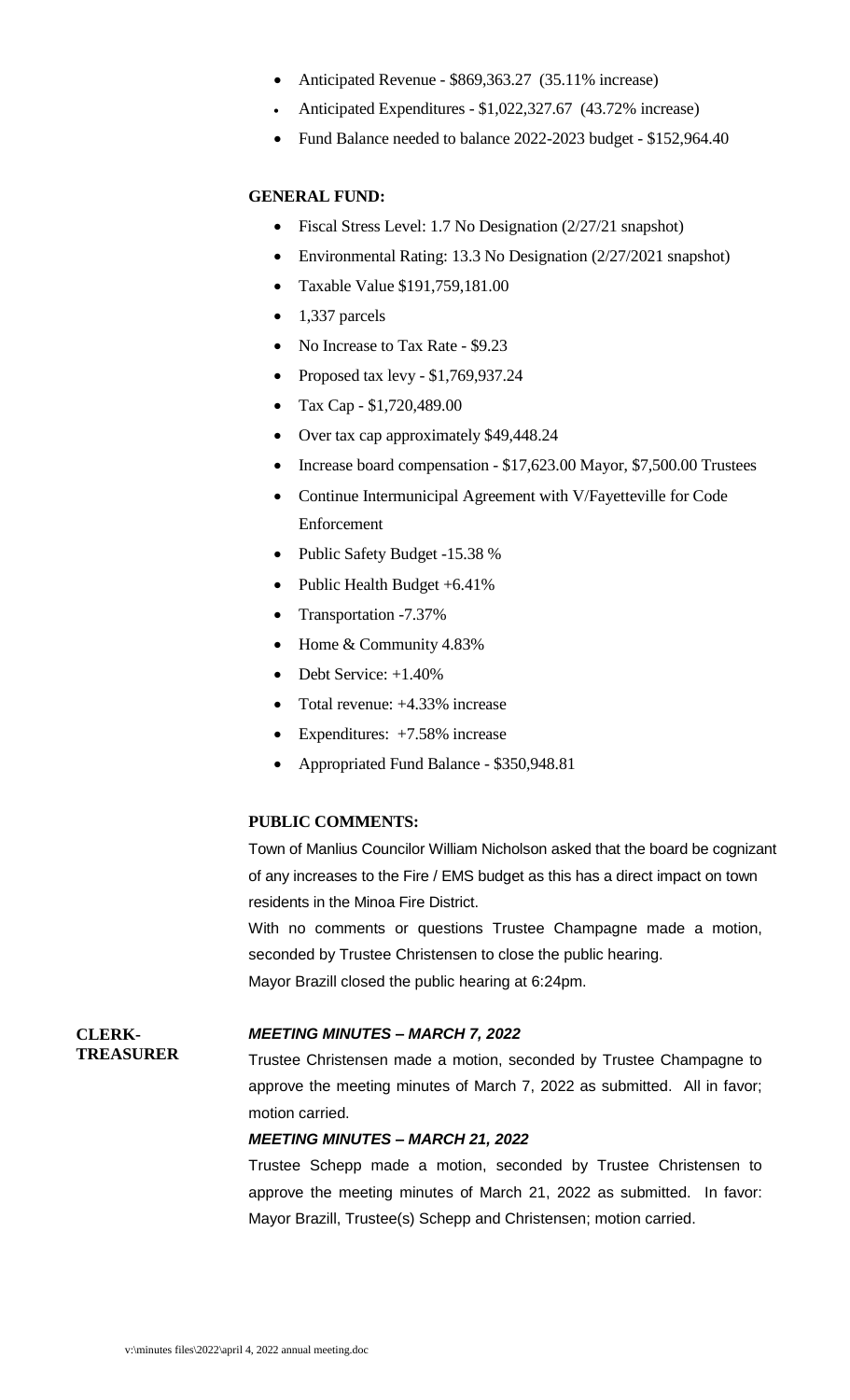#### *DISPOSITION OF VILLAGE RECORDS*

Trustee Schepp made a motion, seconded by Trustee Christensen to approve disposal of the following records pursuant to Retention and Disposition Schedule for New York Local Governments LGS-01, 2020 version:

2013-2015 Budget Worksheets Election Ballots 9/15/2020 Justice Court Revenue 2013-2016 2015 Tax Searches

All in favor; motion carried.

### *SUMMER HOURS*

Trustee Schepp made a motion, seconded by Trustee Champagne to approve summer office hours, Friday's, 8AM – 1PM beginning the week of June 6 through September 4, 2022. All in favor; motion carried.

#### *HONEYWELL RENEWAL 6/1/2022 – 5/31/2023*

Trustee Champagne made a motion, seconded by Trustee Schepp to approve \$28,425.91 renewal for Honeywell 6/1/2022-5/31/2023, which is a \$2,622 increase from last year. All in favor; motion carried.

#### *NYSERDA HIGH IMPACT ACTION ITEM*

Trustee Christensen made a motion, seconded by Trustee Schepp acknowledge submission of Energy Code Enforcement Training Hi Impact Action under NYSERDA's Clean Energy Communities program. All in favor; motion carried.

Mayor Brazill announced this is our  $8<sup>th</sup>$  action to be completed giving us 2,200 points earned.

#### *E-SCREEN RENEWAL FOR CDL TESTING*

Trustee Champagne made a motion, seconded by Trustee Christensen to approve 4/30/2022-4/30/2023 E-Screen renewal for CDL testing, \$150.00. All in favor; motion carried.

#### *PAYMENT AGREEMENT – RPNY SOLAR 4, LLC*

Trustee Champagne made a motion, seconded by Trustee Christensen to approve \$4,000 payment agreement with RPNY Solar 4, LLC for engineering/legal review of proposed solar facility project on Clemons Road. All in favor; motion carried.

# *SCHEDULE PUBLIC HEARING – COMMUNITY DEVELOPMENT FUNDING APPLICATION FOR 2023*

Trustee Christensen made a motion, seconded by Trustee Schepp to schedule public hearing for 2023 Community Development application and 5- Year Plan on April 18, 2022 beginning at or about 6:30pm. All in favor; motion carried.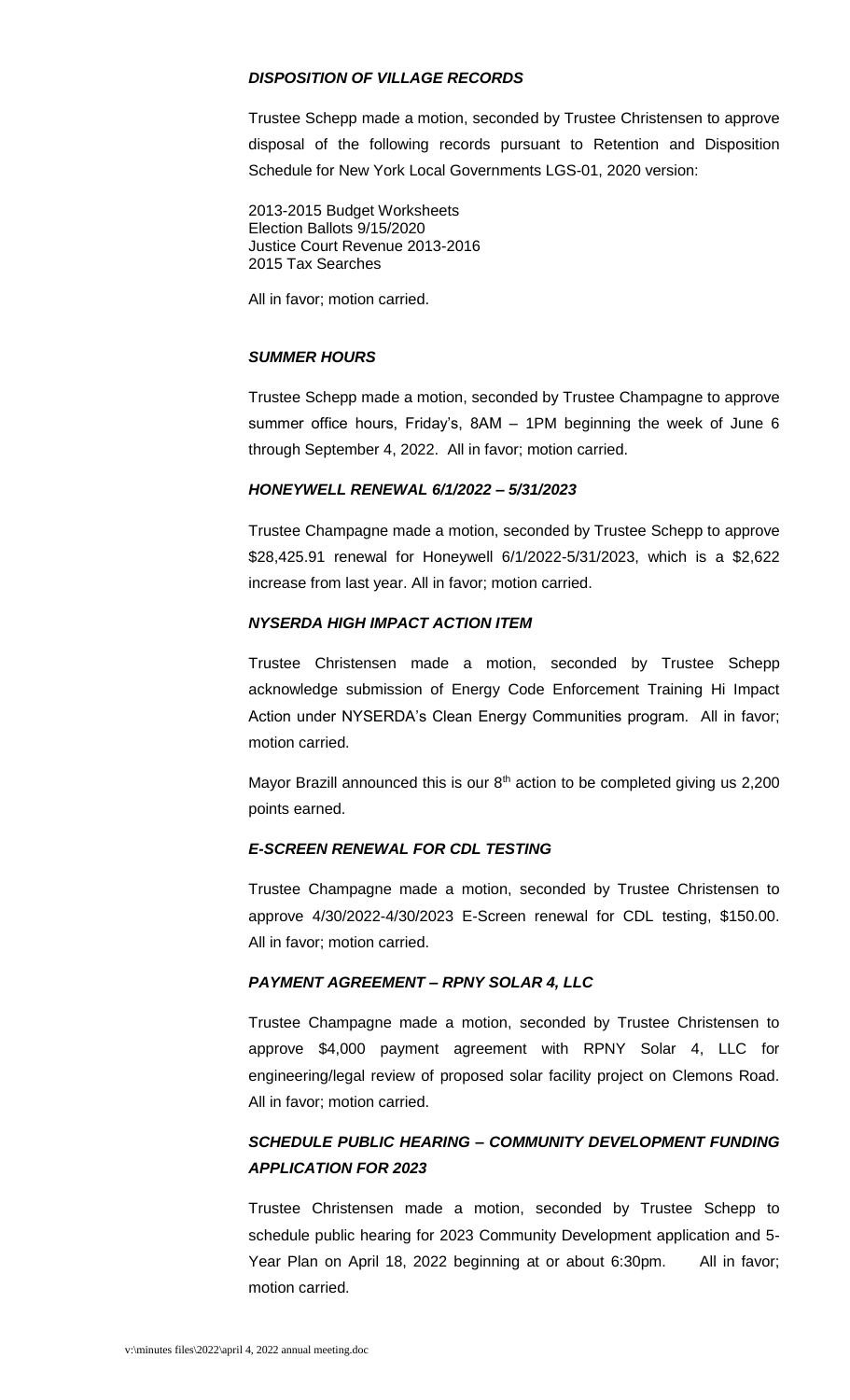#### **DPW** *SUMMER HOURS*

Trustee Christensen made a motion, seconded by Trustee Schepp to approve summer hours for DPW employees, June 6 – September 4, 2022, Monday through Thursday 6:30AM-3:30PM, Friday 6AM-10AM. All in favor; motion carried.

#### **CELEBRATIONS** *PERFORMING ARTIST CONTRACTS*

Trustee Christensen made a motion, seconded by Trustee Schepp authorizing Mayor to execute Performing Artist Contracts with Loose Gravel \$375.00, Tom Chick \$225.000, Letizia \$600.00, Monterey's \$500.00, Degenerator's \$599.00, Strangers \$500.00, Thunder Canyon Band \$500.00. All in favor; motion carried.

#### **BUILDINGS &**  *PERMISSION TO USE LEWIS PARK*

**GROUNDS** Trustee Christensen made a motion, seconded by Trustee Schepp to approve Think Pawsitive Dog Training request use of Lewis Park, May 21, 2022, 11am – 12pm with rain date of 6/1/2022. All in favor; motion carried.

#### **FIRE**  *CHANGE OF STATUS – ERICH SCHEPP*

**DEPARTMENT** Trustee Christensen made a motion, seconded by Trustee Champagne to accept change of status for Erich Schepp from Life to Active Life contingent upon MFD, Inc. approval. Those in favor: Mayor Brazill, Trustee(s) Champagne, Christensen. Trustee Schepp abstained from vote; motion carried.

#### *REQUEST TO USE FS2 – BRUCE BENNETT, SR*

Trustee Champagne made a motion, seconded by Trustee Schepp to approve Bruce Bennett, Sr. request to use Minoa Fire Station II, June 26, 2022, 1pm-5pm for baby shower. All in favor; motion carried.

#### *OPERATIONS: JOB DESCRIPTIONS*

Trustee Champagne made a motion, seconded by Trustee Schepp to approve job descriptions for Health & Safety Officer, Director of Medical Operations and Training Officer as submitted by Fire Chief Shawn Tompkins. All in favor; motion carried.

#### *OPERATIONS: JOB DESCRIPTIONS*

Trustee Champagne made a motion, seconded by Trustee Schepp to approve job descriptions for Health & Safety Officer, Director of Medical Operations and Training Officer as submitted by Fire Chief Shawn Tompkins. All in favor; motion carried.

### *OPERATIONS: REVISED PROCEDURES*

Trustee Christensen made a motion, seconded by Trustee Champagne to approve revised procedures for Standard Operating Guidelines: Hot & Cold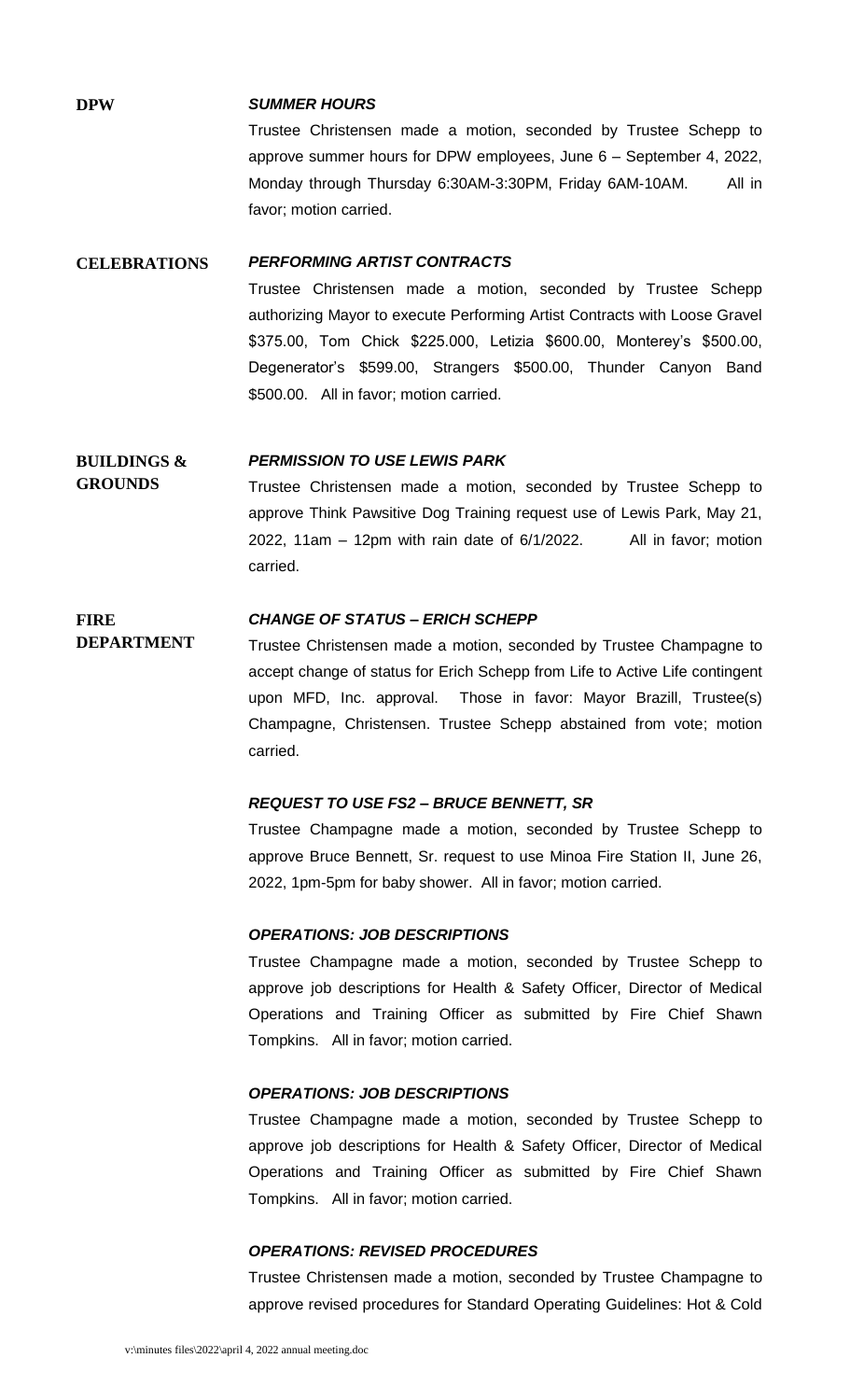Response Procedures as submitted by Fire Chief Shawn Tompkins. All in favor; motion carried.

**WASTEWATER TREATMENT PLANT** *PROPERTY OWNER REQUEST \$15.50 PENALTY BE WAIVED SEWER A/C 32470* Trustee Schepp made a motion, seconded by Trustee Christensen to deny property owners request to waive \$15.50 penalty on sewer account #32470. Those in favor – Trustee(s) Christensen, Schepp

Those opposed – Mayor Brazill, Trustee Champagne

Vote resulted in a tie, therefore this item tabled until the next meeting.

### *SUMMER HOURS*

Trustee Christensen made a motion, seconded by Trustee Champagne to approve summer hours for WTP employees, June 6 – September 4, 2022, Monday through Thursday 6:30AM-3:30PM, Friday 6AM-10AM. All in favor; motion carried.

**AUDIT OF CLAIMS ABSTRACT #022** A motion was made by Trustee Christensen and seconded by Trustee Champagne that the claims on **Abstract #022** have been reviewed and approved for payment: General Fund, voucher(s) 833-873 in the amount of \$115,928.54 Sewer Fund, voucher(s) 315-329 in the amount of \$4,491.40 Trust & Agency, voucher(s) 257-269 in the amount of \$28,906.49 All in favor; motion carried.

**ATTORNEY REPORT** Absent

**TRUSTEES**  Trustee Abbott – absent.

**REPORT** Trustee Schepp presented the board with a draft letter to OCWA regarding the street repairs needed for Hulbert Street due to the recent water main breaks. Trustee Schepp reported the Police Committee recently approved new hires and announced the Citizens Police Academy will begin April 27<sup>th</sup> for those interested in signing up.

Champagne – no report.

Trustee Christensen reported Miller Engineering firm has begun the process of taking measurements for the repair/upgrades to the clarifying tank, more to report when details are available.

**MAYOR'S REPORT** Mayor Brazill extended condolences to Pat Abbott and family for the recent loss of their sister. Mayor Brazill announced the late Larry Costello, famous NBA player from Minoa, NY has been selected for the Naismith Memorial Basketball Hall of Fame and the ceremony will be held in September 2022 in Springfield Massachusetts. For more information view Eagle Bulletin article, [https://eaglenewsonline.com/sports/2022/04/12/larry-costello-inducted](https://eaglenewsonline.com/sports/2022/04/12/larry-costello-inducted-posthumously-into-hall-of-fame/)[posthumously-into-hall-of-fame/](https://eaglenewsonline.com/sports/2022/04/12/larry-costello-inducted-posthumously-into-hall-of-fame/)